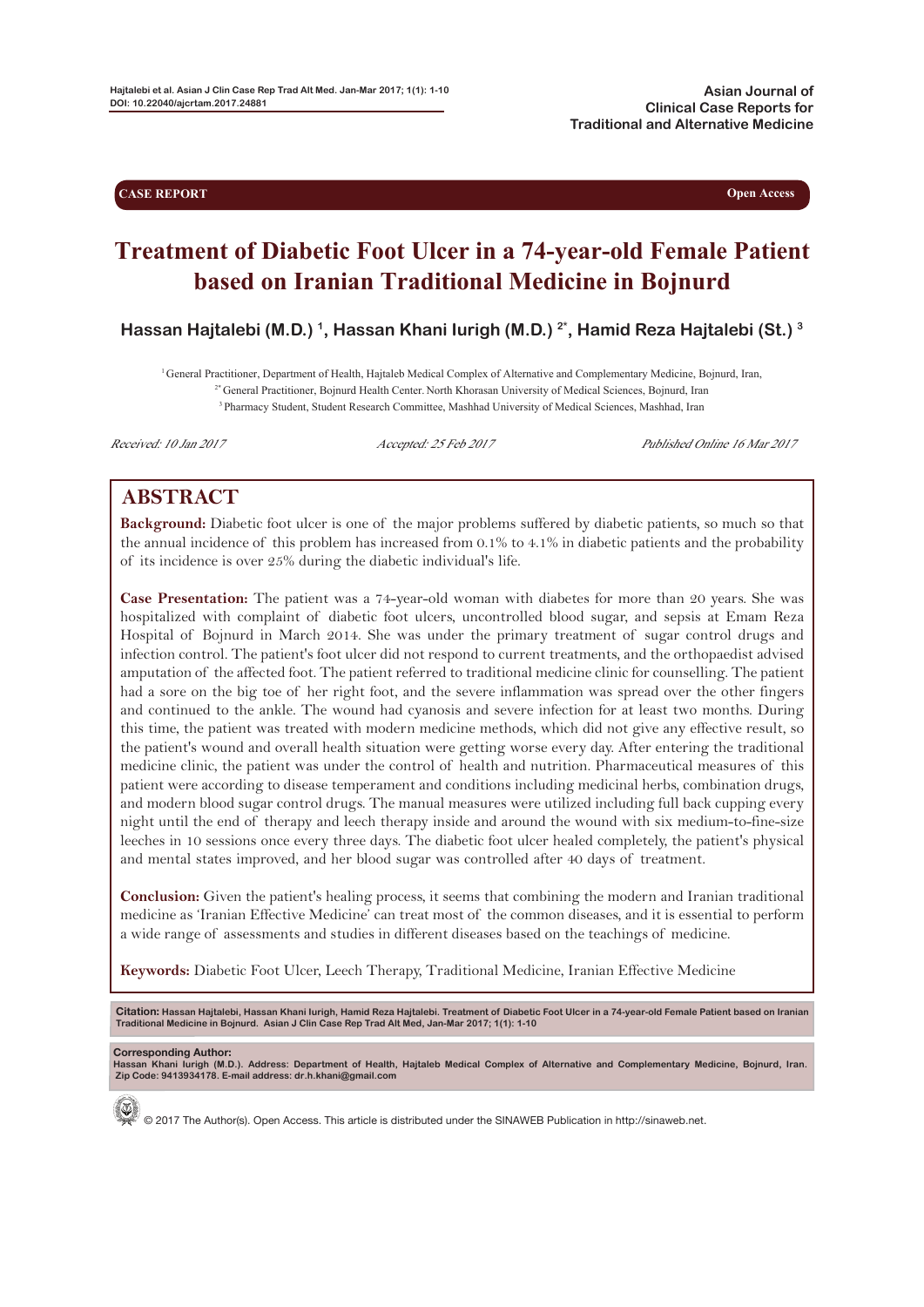## **Introduction**

Diabetes mellitus is one of the oldest known human diseases [1] referring to a group of metabolic disorders that affects more than 150 million people worldwide and nearly three million people in Iran and has significant unknown cases [2-3]. Based on available information, it was estimated that the prevalence of diabetes would reach 300 million in 2025, so that its prevalence was 2.8% in all age groups around the world in 2000 and will reach 4.4% in 2030 [4]. According to the deaths and disabilities caused by complications of diabetes and its enormous economic burden, this disease is considered an important health problem [1-4]. Nowadays, more than 2.5 million people, equivalent to 6%, suffer from this disease in Iran. The prevalence of diabetes is increasing in Iran like other developing countries  $\lceil 2-3 \rceil$ . This disease causes death and disability by making multiple macroand micro-vascular complications [1]. Diabetic foot ulcer is one of the serious problems suffered by these patients. According to studies, the annual incidence of this problem is between 0.1% and 4.1% in diabetic patients, so that its lifetime risk is over 25% for a diabetic person. This complication leads to amputation in  $15-20\%$  of patients [5]. Based on a 22-year retrospective study in Iran, this figure has been increased to 30% [6]. The features of diabetic foot ulcers include infection, wound, and corruption of organ. In other words, the causes of diabetic foot ulcer include structural deformities, peripheral neuropathy, ischemia, infection, oedema, and callus. In most patients, a set of neuropathy, minor trauma, and structural deformities lead to ulceration; and the ischemia and oedema are at later levels. The peripheral neuropathy is among the leading cause of diabetic ulcers and is seen in more than 50% of diabetic patients over 60 years of age with different degrees [7]. The increased microvascular permeability and decrease in arteriolar response to various stimuli are the other mechanisms that have been proposed until now [8]. The treatment of diabetic foot ulcer is very complicated and requires great care. Furthermore, the strategy

for these treatments also requires familiarity with classification of diabetic foot ulcer. Nowadays, the comprehensive Wagner and Texas' Diabetic Wound Classification properly indicates the type of treatment and prognosis of the diabetic foot. The current treatments for diabetic foot ulcers include the adequate control of blood sugar, appropriate antibiotic treatment, debridement of necrotic tissues, reduced mechanical stress, washing and dressing regularly, and improving the blood flow situation if possible [7-9]. The impaired wound healing is one of the major problems in treatment of diabetic foot ulcers despite the medical procedures, and it may last for several months and even years. These chronic ulcers create disability and are also prone to infections particularly deep infections such as osteomyelitis, which may lead to amputation. Treatment of diabetic foot ulcers is a major medical problem. Several therapies have been introduced for treatment of these wounds [10]. On the other hand, infection around the wound often occurs as a result of different organisms and needs to cover some kinds of pathogens. Furthermore, most of these pathogens are resistant to antibiotics, so the use of non-antibiotic therapies may be effective in the prevention of antibiotic resistance and are more accepted by patients and also cost less [11]. On the other hand, all treatments for diabetic foot ulcers have partial effects in healing wound or preventing amputation. Therefore, it is necessary to evaluate the new combination of drugs and methods with the highest therapeutic effect in the shortest time and report them scientifically based on an integrative school of modern and Iranian traditional medicine as Iranian Effective Medicine  $(IEM)$ .

#### **Case Presentation**

#### **Medical History and Examination according to Modern Medicine**

The patient was a 74-year-old woman with more than 20 years' history of diabetics and high blood fat. She was an illiterate housewife, living and born in Bojnurd city, weighing about 80 kg and had a height of 150 cm. She was hospitalized with complaint of diabetic foot ulcers in the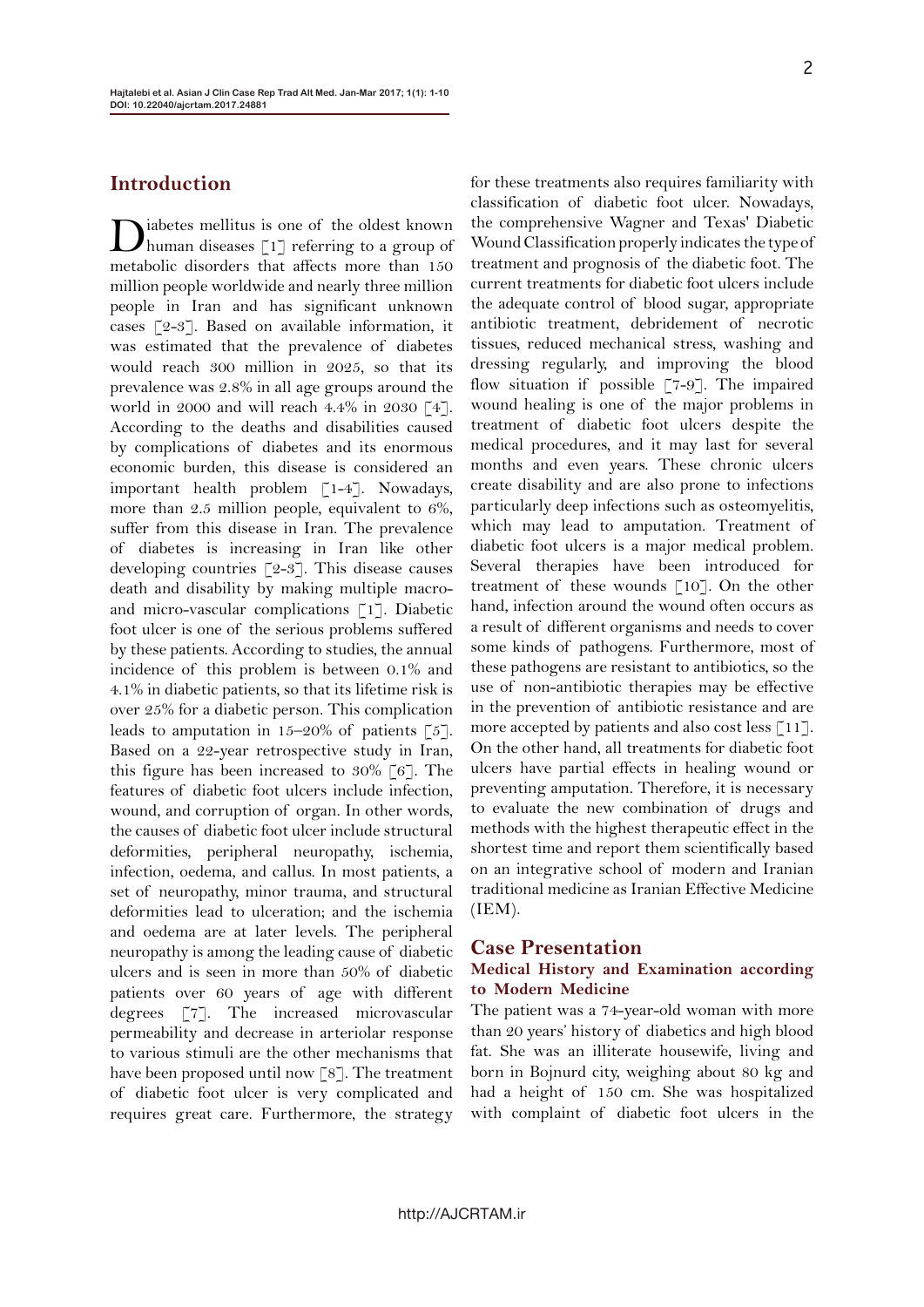right foot, pain and wound infections along with fever, malaise, and lack of blood sugar control and sepsis at Emam Reza Hospital of Bojnurd city in March 2014. She was put under the early treatment including blood sugar and infection control medicines. Her foot ulcers did not respond to current treatments and the orthopaedist ordered for patient's amputation. Guided by an acquaintance, the patient was referred to Hajtaleb Medical Complex of Alternative and Complementary Medicine for treatment. The patient had type-2 diabetes for nearly 20 years and was under the oral treatment with Glibenclamide 5 mg tablet three times daily and Metformin 500 mg tablet twice a day. She had fasting blood sugar (FSB) of 210 and glycosylated haemoglobin (HbA1C) of 10.5%. The patient had cardiovascular risk factors including 1) smoking 20 cigarettes per day and consumption of opium, 2) body mass index of 35.55; in other words, obesity and hyperlipidaemia for 10 years and under the treatment by Atorvastatin 20 mg once a day, and 3) lack of sufficient mobility. The patient's vital symptoms were as follows: temperature: 39 °C, respiratory rate: 18 per minute, pulse rate: 90 per minute, blood pressure: systolic 140 mm Hg to diastolic 90 mm Hg. The big toe wound in the right leg (Right 1WR) which was equivalent to STAGE D/GRADE II according to clinical examination by traditional medicine physician based on the standards of Texas University diabetic wound classification system [12] and equivalent to GRADE 4 based on the standards of Wagner comprehensive system for wounded diabetic foot [13]. In other words, the patient had an infected wound in the big toe of the right foot, and the severe inflammation reached other fingers and continued to the ankle. The wound had severe cyanosis and infection started a few months ago. The patient was treated with modern methods during this time, and they had not led to effective healing and thus the patient's health situation was getting worse every day. The wound was just a small point and it became larger due to the lack of response to treatment over time. Furthermore, the patient suffered from anxiety and depression due to the awareness of amputation in her right leg,

and she had fever, malaise, and heart palpitations due to the wound infection and inflammation.

#### **Medical History and Examinations according to Iranian Traditional Medicine**

In the field of preventive medicine and maintaining health and proper lifestyle along with healthiness, the patient did not have temperament of food and drugs and the principle of balance preservation and cleaning the body and keeping the essential materials. In other words, she did not follow advice of the physicians such as avoiding and implementing the principles of health. The patient's innate temperament (congenital) was cold and wet, and her acquired temperament (current) was associated with melancholic and phlegmatic temperaments, so that her wetness was higher. Given that the patient was old and also drug addicted, her dry bowel was obvious. According to examinations, the patient had weak pulse with little intensity. In touching the patient's body, despite the dominance of phlegm, there was also clearly dryness, and she had constipation and inappropriate defecation. She had had mental and nervous depression and was highly anxious. There was no problem with respect to heart auscultation, and no any problem with abdominal examination. In general, the patient did not have any serious medical problem in clinical examination other than the infectious diabetic foot ulcer.

#### **Treatment**

#### **Measures to Protect Health and Nutrition:**

Remedial measures for patient started on 11/03/2015. These measures were first along with nutritional advice and essential recommendations. A CD including the nutrition practices was given to the patient to help with the treatment so that she could learn the manners and principles of nutrition in traditional medicine. Given that the patient had dominant cold and dry, she was prohibited from eating cold and sour foods such as buttermilk, yogurt, vinegar, ice water, and salad. Her companions were advised to be cheerful with her in their interactions due to her depressed state. Due to her diabetic state, she was advised not to smoke cigarettes, but since she was addicted to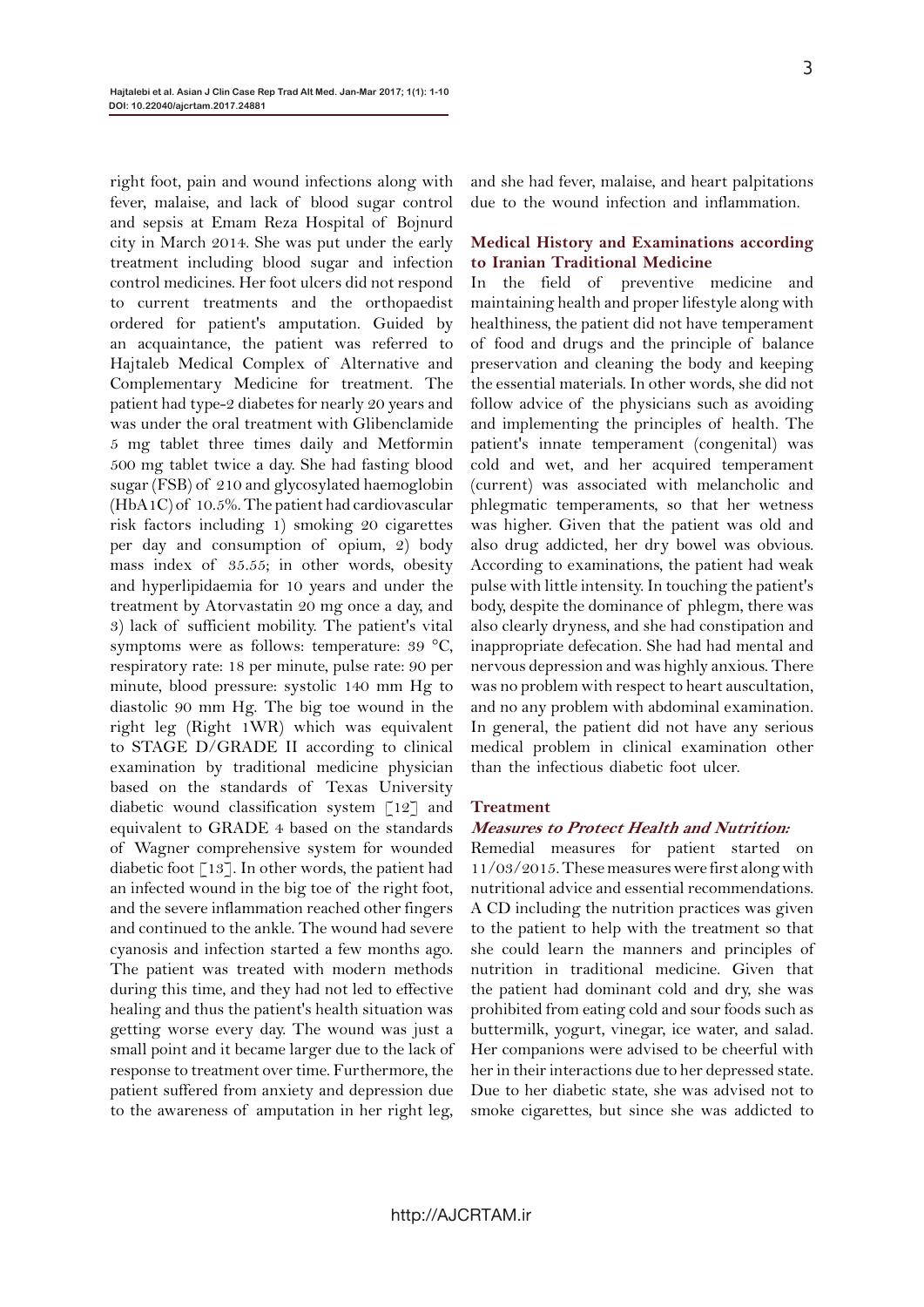drug and smoking, she could not completely stop it, but cut down on her smoking.

#### **Pharmaceutical Measures:**

The medical herbs and combination drugs were used on this patient due to her temperament and condition. In this case, medical herbs such as chamomile, hibiscus, thyme, mint, black seed, and marigold were used as anti-inflammatory agents, and mucus herbs, rose, and Securigera varia leaves were used for their cathartic properties; and the wound was dressed by honey every night until the end of treatment. Furthermore, recommendations were also given to patient for modern diabetic treatment including Glibenclamide 5 mg tablet twice a day.

#### **Manual Measures:**

1- Full cupping of back every night until the end of the treatment process.

2- Leech therapy inside and around the wound with six medium-to-small-size leeches in 10 sessions once every three days.

The patient underwent 10 sessions of leech therapy and the sensitive stages were photographed. The following cases were considered in leech therapy according to the patient's age and dominant melancholic and phlegmatic temperaments:

A) Given the patient''s anaemia and dominant phlegmatic temperament and also to prevent phlegmatic disease due to blood loss by leeches, the patient drink was increased and smaller leeches were used.

B) To maintain physical force in patient during leech therapy, the periods between leech therapies were enhanced at two stages of leech therapy to give a natural reconstruction opportunity to the patient's body.

#### **Treatment Results**

Given the combination of modern and traditional medical methods, the patient's general condition was tangibly improved after the second week as there were no fever, malaise, depression, stress, and anxiety. Her vital symptoms and blood sugar were controlled and recorded at the normal range. After a week, granulation tissue was created in the

wound, and the wound was completely healed in a month. Inflammation, infection, and gangrene conditions of the right big toe were fully recovered after four days of treatment. Figures 1–4 show the treatment process of the diabetic foot ulcer. The patient situation was followed for two months and no recurrence was observed thereafter.

### **Discussion**

Due to its hard-to-treat response, diabetic foot ulcer is one of the common problems caused by complications of type 2 diabetes  $\lceil 1 \rceil$ . Morbidity and high costs of treatment impose a significant burden on individual and community health system [3-2]. In this report, the examined patient had a diabetic foot ulcer that did not respond to common treatments. Nowadays, all treatments of diabetic foot ulcers have partial effects on wound healing with the scope to avoid amputation. Therefore, this report attempts to use the most effective and safest methods in modern and traditional medicine schools for the patient's healthcare and treatment by integrating these medical schools, thus reporting them scientifically as IEM.

In summary, there is no specific definition of diabetic foot ulcer in traditional medicine, and there is thus no specific diagnosis and treatment method for diabetic foot ulcer in traditional medicine based on the evidence contained in traditional medicine books. Due to the problem of diabetes in traditional medicine, it is called diabetes mellitus, which is quite different from physiopathology of diabetes. Therefore, it can be concluded that traditional medicine does not have special definition for diabetes, but these patients can be helped by knowledge of traditional medicine. In other words, if we want to treat diabetes and diabetic foot ulcer according to the texts of traditional medicine, we will not be successful. However, a physician, who knows the physiopathology of diabetes according to modern medicine as well as traditional medicine, can effectively combine these two schools of therapy to cure this disease and its complications.

New solutions have been introduced for treatment of diabetic foot ulcer during the past decade, and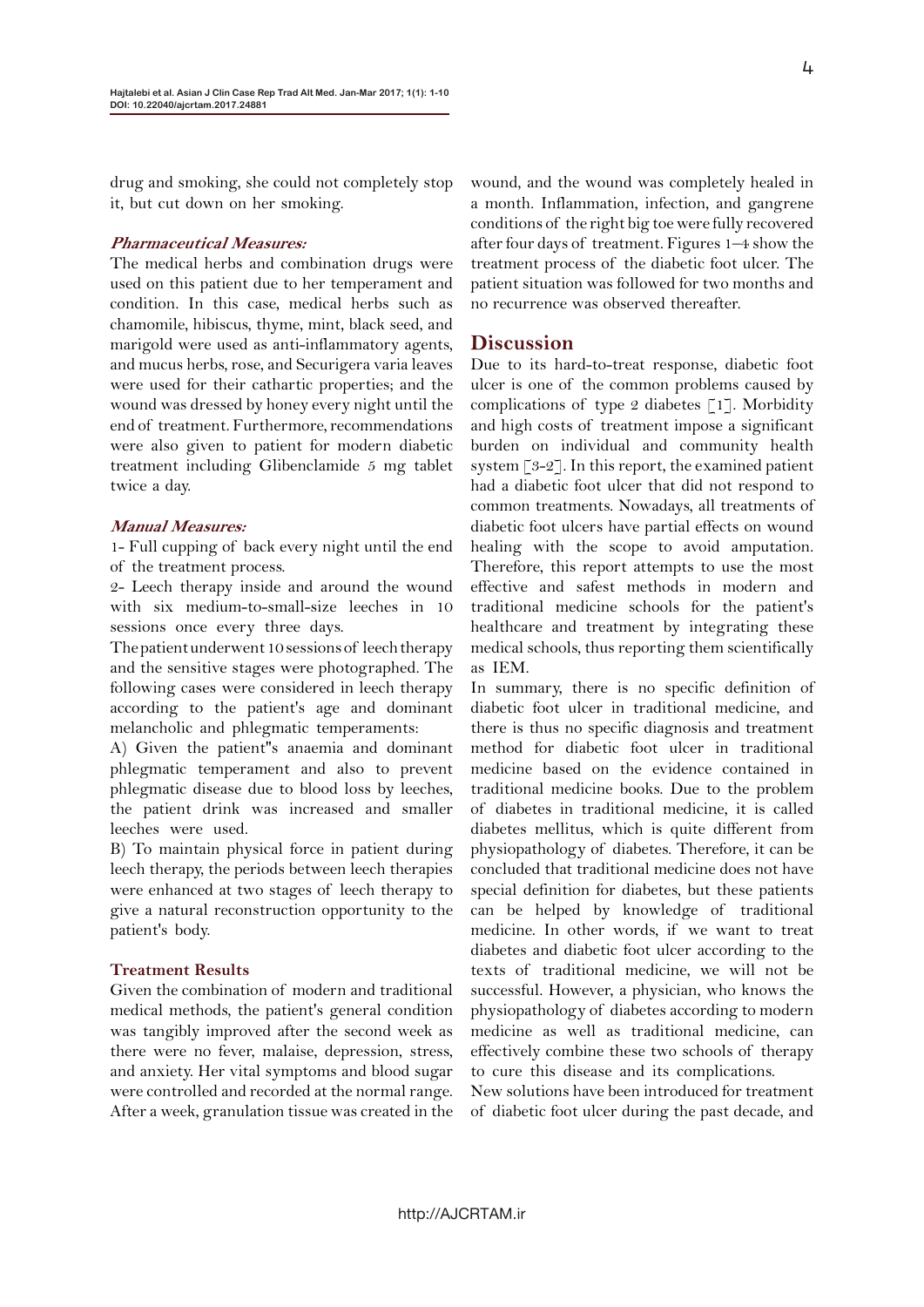**Figure 1: The Patients Foot Picture before Treatment in March 2015**



**Figure 4: The Patients Foot Picture after Treatment in May 2015**



## **Figure 2 & 3: The Patients Foot Pictures During Treatment in April 2015**





http://AJCRTAM.ir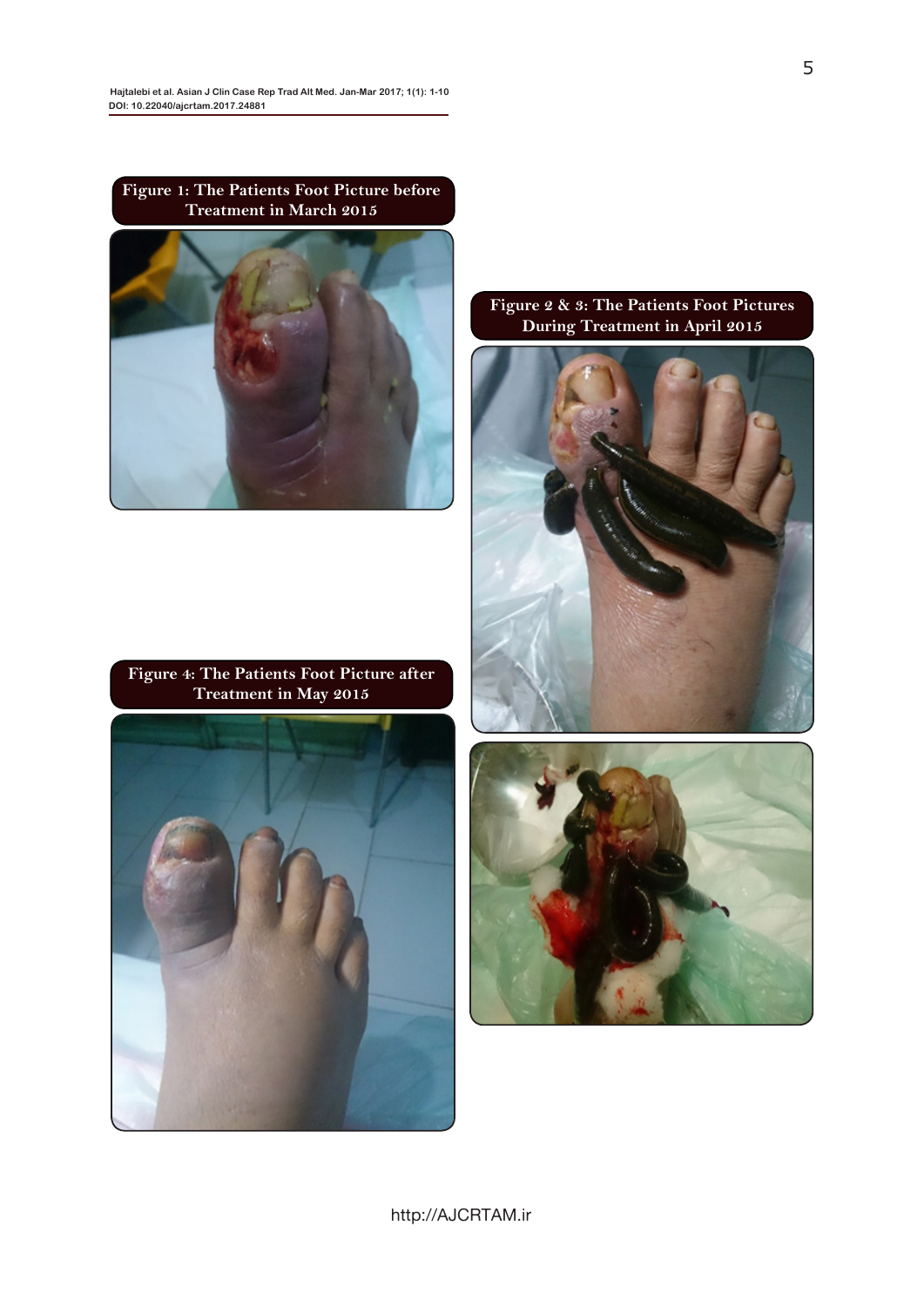they reduce the size of ulcers and treat diabetic ulcers. Therefore, several topical drugs have been now introduced and studied for healing diabetic foot ulcer such as the growth factor gel, Tretinoin, and Angi Pars. Furthermore, several studies have found the positive effects of herbal medicines on the treatment of diabetic foot ulcers  $[14-23]$ . Several studies have found that a healthy lifestyle including the use of healthy diet, proper nutrition, exercise, not smoking, and living with mental health can enhance the health indices even in a diabetic person, and thus the risk factors and diabetic complications can be significantly reduced [24-27]. This study provided the nutritional advice and essential recommendations in a CD including food practices for the patient to help treatment by complying with principles of eating according to traditional medicine. Furthermore, herbs such as chamomile, hibiscus, thyme, mint, black seed, and marigold are used on this patient as anti-inflammatory agents, while mucus herbs, rose, and Securigera Varia leaves were used as laxatives. The active ingredient is more important in choosing the treatment methods in Iranian traditional medicine, and the temperament is put on next priority. In other words, we first select plants that are strong in terms of antimicrobial and anti-inflammatory active ingredients and are compatible with the patient's temperament. In effective cleaning and reforming medicine, we do not follow the method of traditional medicine, but we prefer to treat the simple mis-temperament and use the active ingredients, giving effective cleaning and reforming if necessary for treating the physical mis-temperament. We believe that the mis-temperament is simple in most patients. In other words, if the mis-temperament is treated and the herbs or herbal medicines with active ingredients are then prescribed, the recovery will be achieved and there will be no need for ploughing the patient's temperament and we did the same with this patient. In other words, we first give the melancholic and choleric cleaning and reformed medicine according to the active ingredients, and then prescribe the laxative, and we do not extend the prescribed laxative.

Honey is used in healing wounds for centuries.

Despite that there are numerous reported cases for effectiveness of honey in wound healing, there is a little scientific evidence that supports this treatment. Several clinical assessments have indicated the effectiveness of honey in the treatment of wounds and burns; however, the use of honey is limited to non-standard treatment. Furthermore, studies have found that honey also prevents the growth of bacteria, but the mechanism of this effect is not fully understood. In this patient, everyday dressing with honey accelerated wound recovery, and thus the infection was fully treated [18, 23].

Unfortunately, there is no study on leech therapy in Iran. Due to her age and lack of physical ability, we could not get more blood from this patient. Furthermore, according to the patient's phlegmatic temperament, it was not permissible to get more blood, and relative contraindications were blood and leech therapy in traditional medicine. Leech therapy had a saliva therapy approach in this patient, and thus there was no need for getting blood, but since the leeches do not secrete saliva until they get blood, we had to take blood by leeches according to the following steps: A) the patient's drink was enhanced and the smaller leeches used. B) The interval between leech therapies was increased at two stages of leech therapy to give the patient's body the opportunity of natural reconstruction. In this patient, the saliva of leech was helpful for treatment and the active ingredient of leech saliva treated the diabetic ulcer by its anti-inflammatory, revascularization, antimicrobial, and blood flow increase properties. In conclusion, considering the history of medicine over the last century, it can be concluded that there is no perfect medical school in the world of medicine; hence, the medical schools such as Iranian modern and traditional medicine, Ayurveda in India, traditional Chinese medicine, etc. are effective in protecting human health and providing treatment, which are the real objectives of medicine, as well as performing medical services, but they are also numerous strengths and weaknesses due to the lack of comprehensive research in this field [28-29].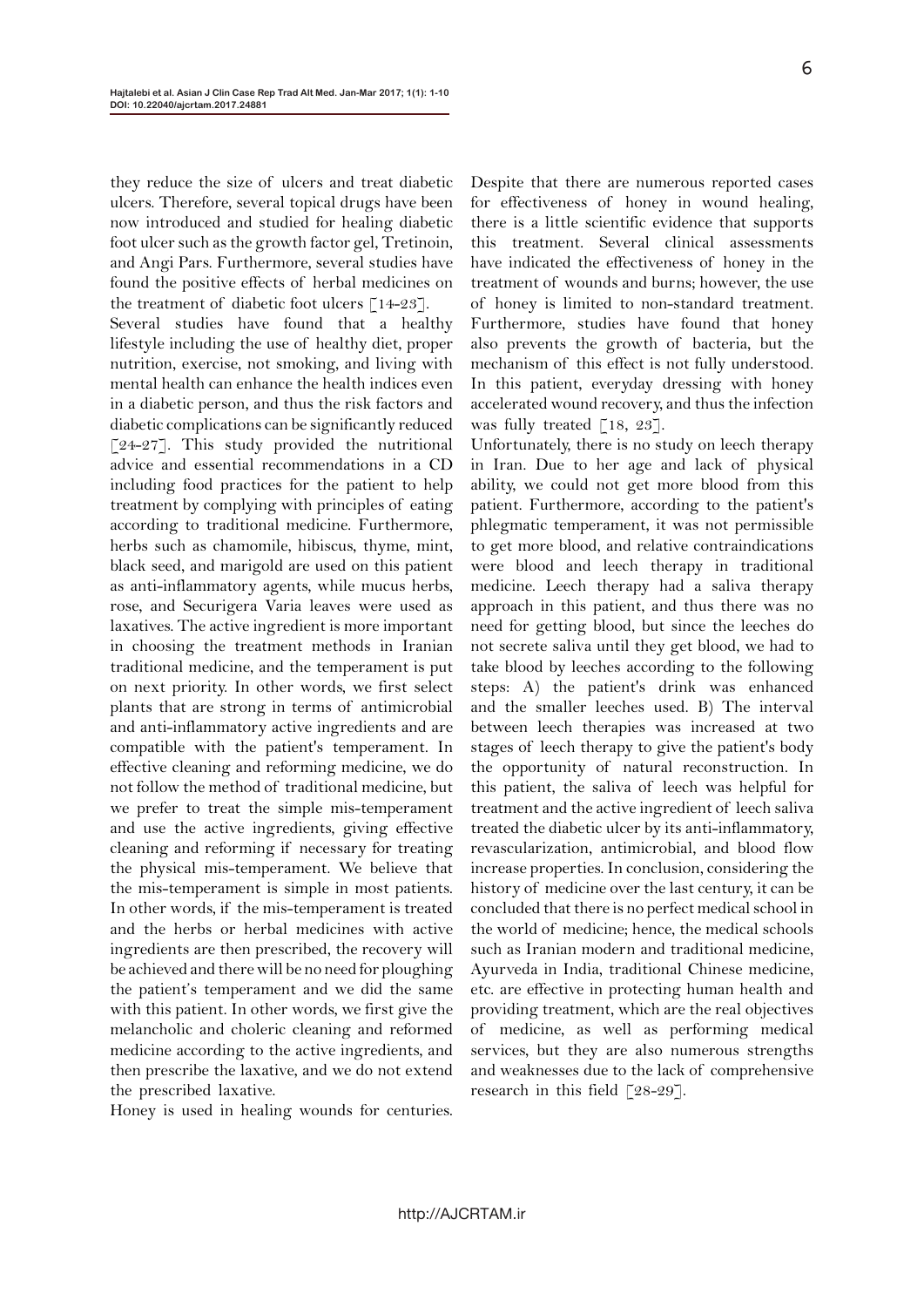## **Conclusion**

Effective medicine as a combination of two medical schools, namely modern and traditional medicine, can have effective clinical findings in treating some diseases such as diabetic foot ulcers. Hence, the use of effective medicine in the treatment of diabetic foot ulcer will need lower costs and reduce the use of antibiotics in people with diabetes. Therefore, based on the principles of modern schools of medicine, traditional Iranian medicine can be investigated and evaluated as a new non-invasive treatment that has the largest therapeutic effect in the short term.

## **List of Abbreviations**

IEM: Iranian Effective Medicine CM: Centimetre KG: Kilogram MG: Milligram FSB: Fasting Sugar Blood C: Centigrade MMHG: Millimetres of Mercury CD: Compact Disk %: Percentage

## **Competing Interests**

The authors have no conflict of interest in the publication of this article.

## **Contributing Authors**

This article is the outcome of treatment measures by Dr. Hassan Hajtalebi. Dr. Hassan Khani and Hamid Hajtalebi cooperated in documenting and writing the article.

#### **Acknowledgments**

The authors of this paper appreciate the patient and her family's cooperation in participating and completing all treatment and healthcare processes. The authors also thank the nurses at Hajtaleb Medical Complex of Alternative and Complementary Medicine for helping to treat the patient.

## **References**

[1] Levin ME. Pathogenesis and general management of foot lesions in the diabetic patient. In: Bowker JH, Pfeifer MA, editors. The Diabetic Foot. 6th edition. New York: St. Louis, CV Mosby; 2001.

[2] Alberti KG, Zimmet PZ. Definition, diagnosis and classification of diabetes mellitus and itscomplications. Part 1: diagnosed and classification of diabetes mellitus, provisional report of WHO Consultation. Diabet Med 1998; 15(7): 539-53.

[3] King H, Aubert RE, Herman WH. Global burden of diabetes, 1995-2025: prevalence, numerical estimates, and projections. Diabetes Care. 1998; 21(9): 1414-31.

[4] Wild S, Roglic G, Green A, Sicree R, King H. Global prevalence of diabetes: estimates for the year 2000 and projections for 2030. Diabetes Care. 2004; 27(5): 1047-53.

[5] Wieman TJ, Smiell JM, Su Y. Efficacy and safety of a topical gel formulation of recombinant human platelet-derived growth factor-BB (becaplermin) in patients with chronic neuropathic diabetic ulcers. A phase III randomized placebo-controlled doubleblind study. Diabetes Care. 1998; 21(5): 822-7.

[6] Larijani B, Afshari M, Bastan Hagh MH, Pajouhi M, Baradar Jalili R, Moadi M. Prevalence of lower limb amputation in patients with diabetic foot ulcer in Imam Khomeini and Shariati hospitals, 1979-2001. J Med COUNCIL Islam Repub Iran 2005; 23(1): 25-9.

[7] Larijani B, Afshari M, Darvishzadeh F, Bastanhagh MH, Pajouhi M, Baradar Jaili R, et al. Lower limb amputation in patients with diabetic foot ulcer: A 22 year review. MJIRC 2006; 8 (3): 21-4.

[8] Wagner FW. Supplement: algorithms of foot care. In: Levin ME, O Neal LW, editors. The diabetic foot. 3rd edition. New York: St Louis (MO), CV: Mosby; 1983.

[9] Oyibo SO, Jude EB, Tarawneh I, Nguyen HC, Harkless LB, Boulton AJ. A comparison of two diabetic foot ulcer classification systems: the Wagner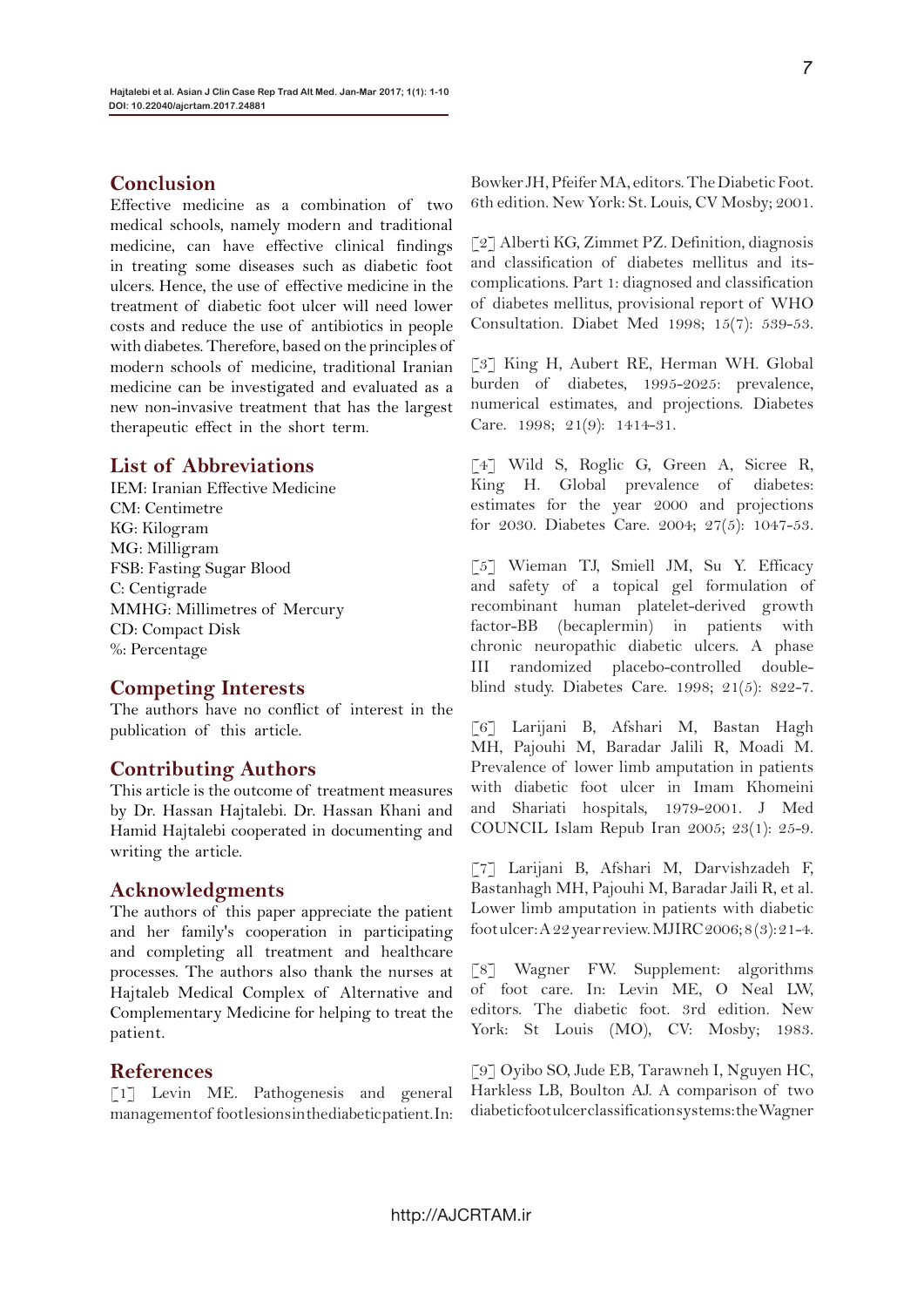and the University of Texas wound classification systems. Diabetes Care. 2001; 24(1): 84-8.

[10] Wieman TJ, Smiell JM, Su Y. Efficacy and safety of a topical gel formulation of recombinant human platelet-derived growth factor-BB (becaplermin) in patients with chronic neuropathic diabetic ulcers. A phase III randomized placebo-controlled doubleblind study. Diabetes Care. 1998; 21(5): 822-7.

[11] David K McCulloch, Richard J de Asla. Management of diabetic foot lesions. UpToDate. 2010.

[12] Lavery LA, Armstrong DG, Harkless LB. Classification of diabetic foot wounds. J Foot Ankle Surg. 1996; 35(6): 528-31.

[13] Wagner FW Jr. The diabetic foot. Orthopedics. 1987; 10(1): 163-72.

[14] Kargar S, Javadzadeh Shahshahani H, Tabkhi N. The effect of platelet gel on treatment of diabetic foot ulcers. Research Quarterly of Blood 2009; 6(2): 283-91.

[15] Ardeshir Larijani MB, Afshari M, Fadaei M, Bastanhagh MH, Jalili R, Pajouhi M. Study on the Effect of local epidermal growth factor on wound healing in diabetic foot. Iranian Journal of Endocrinology and Metabolism 2003; 5(2): 107-110.

[16] Moudi H, Akbari A, Ghiasi F, Mahmoudzadeh Sagheb H, Heidari Z, Rashidi H. The Impact of transgression Vacuumcompression therapy (VCT) on healing the diabetic foot ulcers. Scientific Journal of Zanjan University of Medical Sciences 2006; 14(1): 15-22.

[17] Ataei Fashtami L, Esmaeili Javid A, Kaviani A, Ardeshir Larijani MB, Razavi L, Salami M, Fateh M, Fatemi SM, Mortazavi SMJ. The role of laser therapy in treatment of diabetic foot ulcers: a randomized, double-blind clinical trial: Medical Laser 2008; 5(1): 6-11.

[18] Zahmatkesh M, Rashidi M. Report of a treatment case of diabetic foot ulcer by topical honey and olive oil. Medicinal Plants 2008; 8(2): 36-40.

[19] Bahrami A, Ali Asgarzadeh A, Sarabchian MA, Mobseri M, Heshmat R, Ghoujazadeh M. Double blind clinical trial for evaluating the effect of oral Angi Pars drug on chronic diabetic foot ulcers. Journal of Endocrinology and Metabolism 2009; 11(2): 647-55.

[20] Kashef N, Shojaeifard A, Esmaeili Javid A, Mohajeri M, Rezaei R, Salami M, Ghodsi M, Fateh M. Study on the low power laser in treatment of chronic diabetic foot ulcers: microbiological quantitative assessment. Medical Laser 2009; 6(1): 31-35.

[21] Kazemikhou N, Khamseh ME, Hashem Dabbaghian F, Hajizadeh M, Akrami SM. The study on the effects of low-power laser in treatment of diabetic foot ulcers grades 2 and 3 (short report). Iranian Journal of Diabetes and Lipid 2008; 8(1): 195-202.

[22] Amini S, Rezaeihomami M, Anabestani Z, Shayganmehr Z, Ardeshir Larijani MB, Mohajeri Tehrani MR. The effect of low-frequency ultrasound on diabetic foot ulcers with osteomyelitis in a randomized clinical trial. Iranian Journal of Diabetes and Metabolism 2011; 10(1): 543-52.

[23] Khadem Haghighian H, Koushan Y, Asgarzadeh AA. Report of a treatment case of diabetic foot ulcer using propolis heated in olive oil, (brief report). Journal of Knowledge and Health 2011; 6(4): 35-38.

[24] Ardeshir Iarijani MB, Afshari M, Bastan MH, Pajouhi M, Baradar Jalili R, Maadi M. Study on the prevalence of lower limb amputation in patients with diabetic foot ulcer at Shariati and Imam Khomeini Hospital from 1969 to 2001. Scientific Journal of IRI Medical Council 2005; 23(2): 25-29.

[25] Keshavarzi A, Larijani B, Mohajeritehrani MR. Modern treatment of diabetic foot ulcer